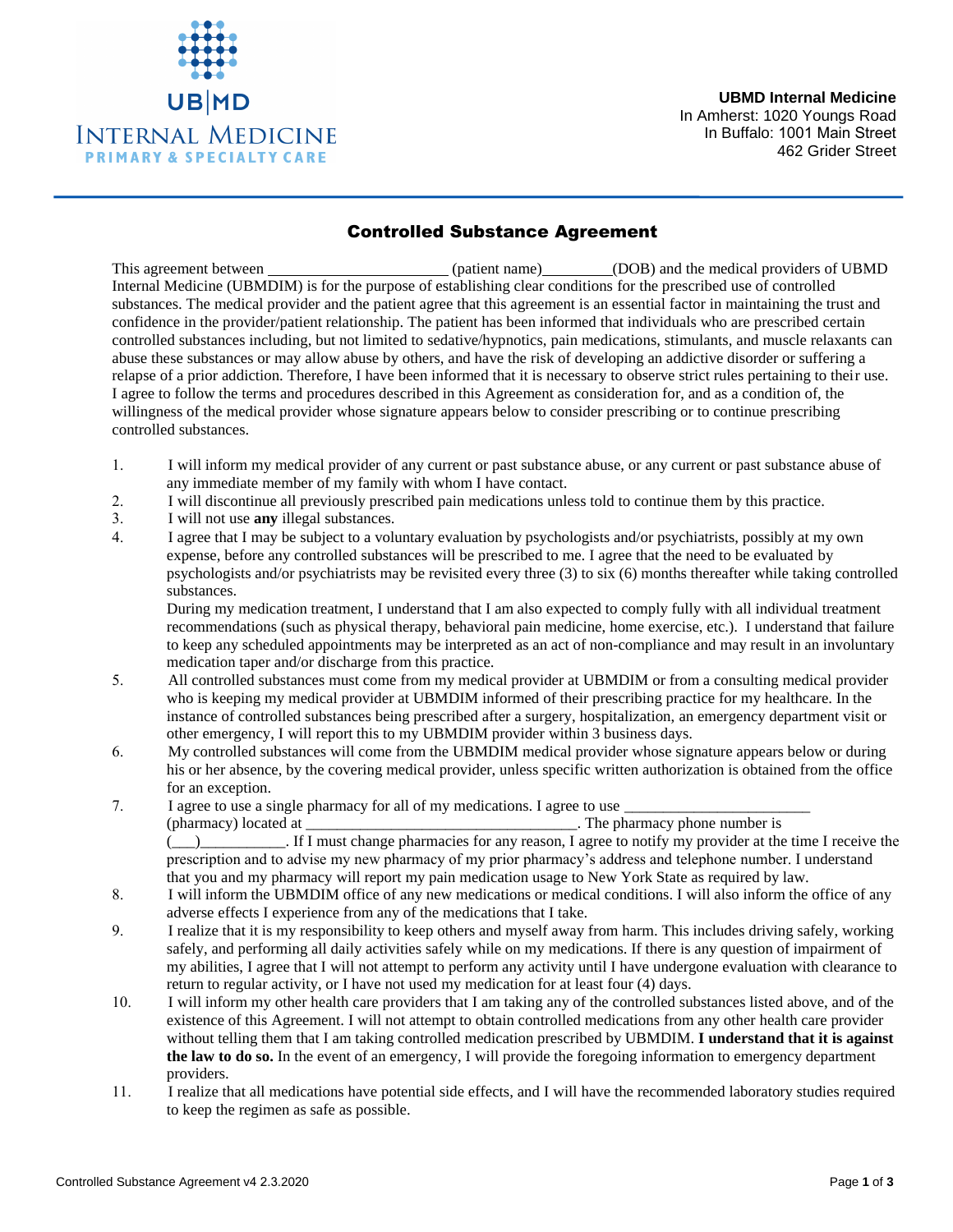- 12. I agree that my prescribing medical provider has permission to discuss all diagnostic and treatment details with other health care providers, pharmacists, or other professionals who provide my health care regarding my use of controlled substances for purposes of maintaining accountability.
- 13. I will not share, sell, or trade my medication for money, goods or services. I understand that **Federal Law prohibits the transfer of these drugs to any person other than the patient for whom they are prescribed.** I will not take any other persons controlled substance.
- 14. I understand that controlled substances may be hazardous or lethal to a person who is not tolerant to their effects, especially a child, and that I must keep them out of reach of such people for their own safety.
- 15. I understand that tampering with a written prescription is a felony and I will not change or tamper with my doctor's written prescription.
- 16. I am aware that attempting to obtain a controlled substance under false pretenses is illegal.
- 17. I agree not to alter my medication in any way and I will take my medication whole. It will not be broken, chewed, crushed, injected, or snorted.
- 18. I will take my medication as instructed and prescribed, and I will not exceed the maximum prescribed dose. Any change in dosage must be approved by a UBMDIM provider.
- 19. I understand that these drugs should not be stopped abruptly, as withdrawal syndromes may develop.
- 20. I will cooperate with unannounced urine or serum toxicology screenings as may be requested, as well as any random pill counts of medication by a UBMDIM provider. Failure to comply may result in immediate discharge from the practice.
- 21. I understand that the presence of unauthorized and/or illegal substances in the screenings described in the paragraph above may prompt referral for assessment for a substance abuse disorder or discharge from the practice.
- 22. **I understand that the absence of the prescribed substance may result in my immediate discharge from the practice.**
- 23. I will safeguard my medication from loss or theft and agree that the consequence of my failure to do so is that I could be without my prescribed medication for a period of time.
- 24. I understand that medications may not be replaced if they are lost, damaged, or stolen. If any of these situations arise that cause me to request an early refill of my medication, a copy of a filed police report or a statement from me explaining the circumstances may be required before additional prescriptions are considered. If I request an early refill because I had lost, damaged, or stolen prescriptions twice within a year, I may be discharged from the practice.
- 25. I understand that a prescription may be given early if the medical provider or the patient will be out of town when the refill is due. These prescriptions will contain instructions to the pharmacist that the prescriptions(s) may not be filled prior to the appropriate date.
- 26. If the responsible legal authorities have questions concerning my treatment, as may occur, for example, if I obtained medication at several pharmacies, confidentiality is waived, and these authorities may be given full access to my full records of controlled substances administration. HIPAA requirements will be followed.
- 27. I will keep my scheduled appointments in order to receive medication renewals. If I need to cancel my appointment, I will do so a minimum of twenty-four (24) hours before it is scheduled.
- 28. I understand that I may be asked to bring my medications in their original container to the UBMDIM office while I am on controlled medication.
- 29. I understand that prescription refills will only be made during regular office hours which are Monday through Friday. Prescriptions are only sent electronically directly to the pharmacy that I have specified on this contract. The only exception for paper scripts is when our EHR systems are down. **Refills generally will not be given over the phone, after office hours, during the weekends, and on holidays**.
- 30. I will call at least seven (7) days in advance of needing a refill of my pain medication. I understand that I am responsible for monitoring my own medication and that not calling within the appropriate time frame may result in me running out of my medication, not having my medication, and **could result in my death.**
- 31. I understand that any medical treatment is initially a trial, with the goal of treatment being to improve the quality of life and/or a reduction in the intensity of my pain and improve my ability to function and/or work. These parameters will be assessed periodically to determine the benefits of continued therapy, and continued prescription is contingent on whether my medical provider believes that the medication usage benefits me.
- 32. I have been explained the risks and potential benefits of these therapies, including, but not limited to, psychological addiction, physical dependence, withdrawal and over dosage. I understand that long-term advantages and disadvantages of chronic opioid use have yet to be significantly determined and my treatment may change at any time. I understand, accept and agree that there may be unknown risks associated with long-term use of opiate narcotics and that my medical provider will make treatment changes as needed.